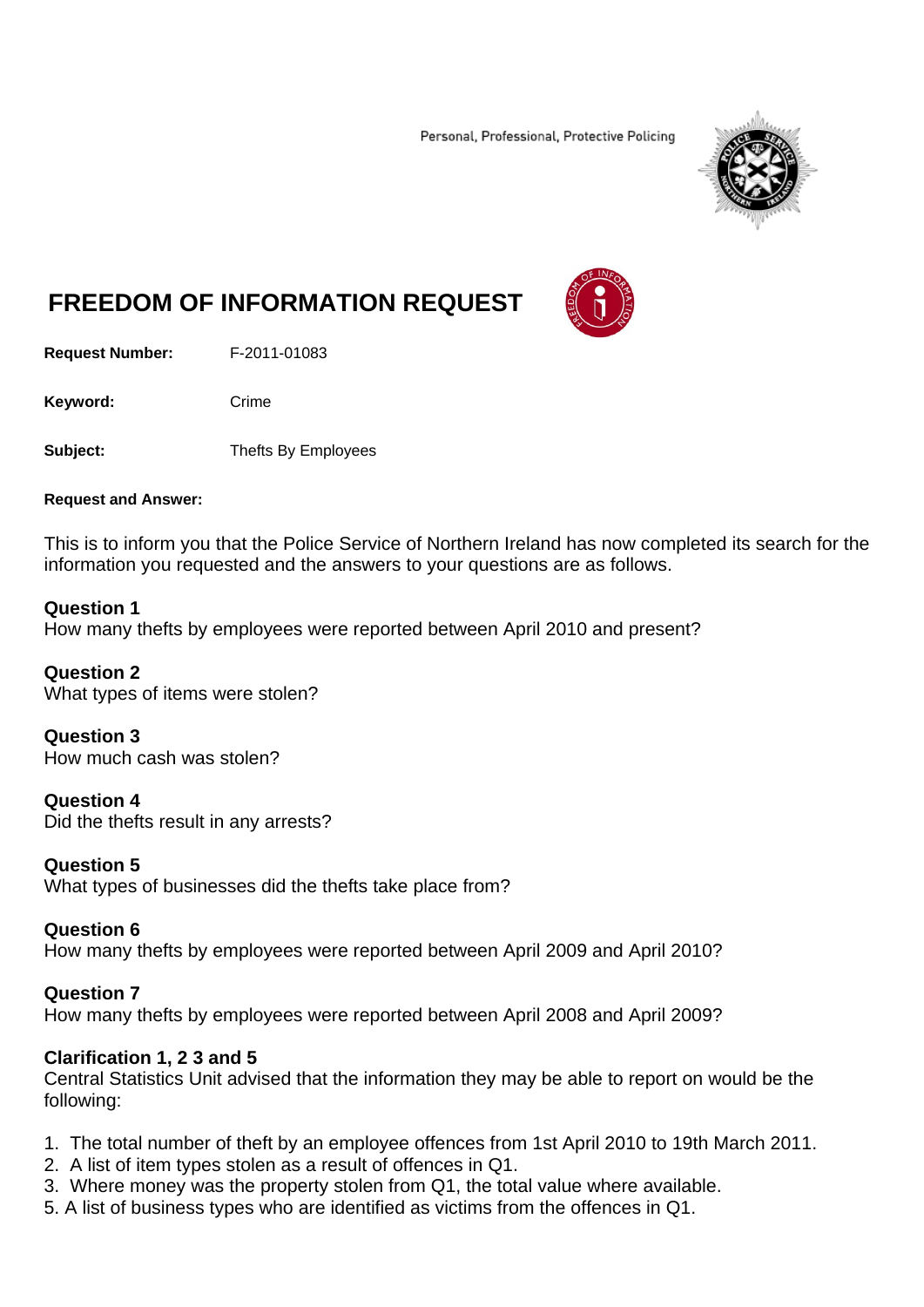#### **Answer**

Please find below in the tables on pages numbered 1 and 2 the information as outlined in the clarification above.

In response to questions 6 and 7 this information can be found in the annual PSNI statistical reports currently published on the PSNI website which may be viewed at

http://www.psni.police.uk/1. recorded crime 200910.pdf

http://www.psni.police.uk/08\_09\_recorded\_crime.pdf

#### **Answer 4**

Central Statistics Unit does not hold figures with regard to arrests and to provide an answer to this question I contacted the department who interrogate our crime recording systems. I have been advised by Information and Communication Systems that the systems show 48 arrests were made with regard to thefts by employee for the period 01/04/2010 to present.

If you have any queries regarding your request or the decision please do not hesitate to contact me on 028 9070 0164. When contacting the Freedom of Information Team, please quote the reference number listed at the beginning of this letter.

If you are dissatisfied in any way with the handling of your request, you have the right to request a review. You should do this as soon as possible, or in any case within two months of the date of issue of this letter. In the event that you require a review to be undertaken, you can do so by writing to the Head of Freedom of Information, PSNI Headquarters, 65 Knock Road, Belfast, BT5 6LE or by emailing foi@psni.pnn.police.uk.

If following an internal review, carried out by an independent decision maker, you were to remain dissatisfied in any way with the handling of the request you may make a complaint, under Section 50 of the Freedom of Information Act, to the Information Commissioner's Office and ask that they investigate whether the PSNI has complied with the terms of the Freedom of Information Act. You can write to the Information Commissioner at Information Commissioner's Office, Wycliffe House, Water Lane, Wilmslow, Cheshire, SK9 5AF. In most circumstances the Information Commissioner will not investigate a complaint unless an internal review procedure has been carried out, however the Commissioner has the option to investigate the matter at his discretion.

Please be advised that PSNI replies under Freedom of Information may be released into the public domain via our website @ www.psni.police.uk

Personal details in respect of your request have, where applicable, been removed to protect confidentiality.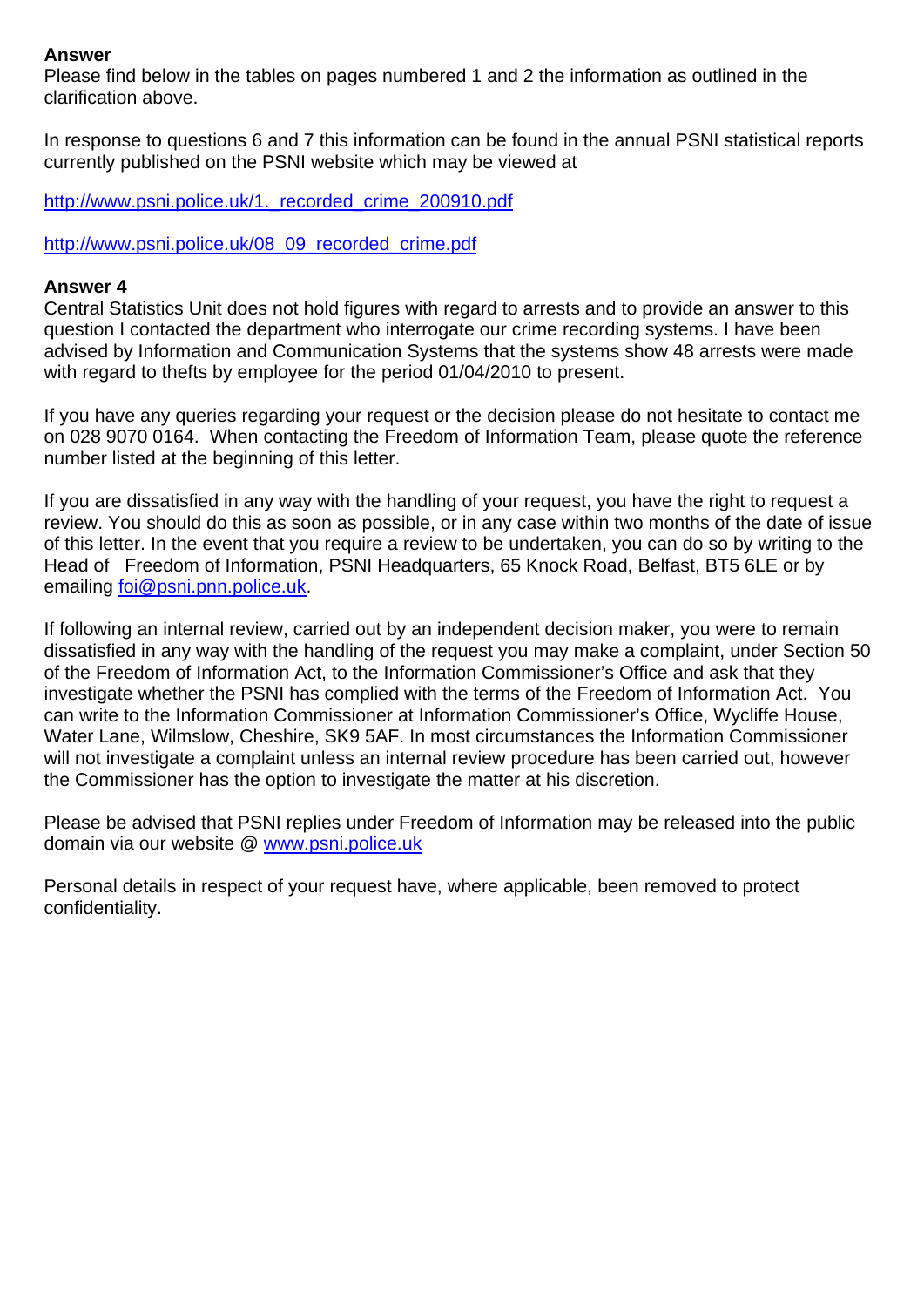### Theft by employee offences

#### Northern Ireland

Please Note: Figures from 1<sup>st</sup> April 2010 are provisional and may be subject to change

|          | 2008/09 | 2009/10 | $1^{st}$ Apr 2010-19 <sup>th</sup><br>Mar 2011 |
|----------|---------|---------|------------------------------------------------|
| Recorded | 342     | 278     |                                                |

Source: Central Statistics Unit, PSNI

.<br>...

Total amount of cash stolen amounts to £681,577.25

## Theft by employee offences - type of property stolen

| <b>Property description 1</b>      | <b>Property description 2</b> | <b>Property description</b> | <b>Property description</b>                  |
|------------------------------------|-------------------------------|-----------------------------|----------------------------------------------|
| Account                            | Other                         | Household articles          | Knives                                       |
| Appliance                          | Freezer                       | Household articles          | Other                                        |
| Appliance                          | Fridge/freezer combined       | Household articles          | Tables                                       |
| Appliance                          | Heater                        | Jewellery                   | Pendant                                      |
| Appliance                          | Iron                          | Machinery or tools          |                                              |
| Appliance                          | Kettle                        | Machinery or tools          | Compressor equipment                         |
| Appliance                          | Other appliance               | Machinery or tools          | Hand saw (all types)                         |
| <b>Building materials</b>          |                               | Machinery or tools          | Welding equipment                            |
| <b>Building materials</b>          | Cement                        | Mail                        | Letter                                       |
| <b>Building materials</b>          | <b>Electrical materials</b>   | Medical equipment           | Other                                        |
| <b>Building materials</b>          | Roofing materials             | Office equipment            | Office/school supplies                       |
| Cheque                             |                               | Office equipment            | Other office equipment                       |
| Clothing (grouped)                 | Victim clothing               | Opiates Morphine            |                                              |
| Clothing (single)                  | Baseball cap                  | Other article               |                                              |
| Clothing (single)                  | Coats                         | Other article               | Keys                                         |
| Clothing (single)                  | Shirt                         | Other article               | Other                                        |
| Communications device              | Landline                      | Other article               | Pram                                         |
| Communications device              | Mobile telephone              | Other article               | Prescription drugs                           |
| Computers, parts or                | Computer                      | Other article               | Scrap metal                                  |
| accessories                        | games/software                |                             |                                              |
| Computers, parts or<br>accessories | Disk drive                    | Other drugs                 | <b>Tablets</b>                               |
| Computers, parts or<br>accessories | Laptop computer               | Other securities            |                                              |
| Cosmetics                          |                               | Passports                   |                                              |
| Counterfeit Pound sterling         |                               | Personal accessories        | Hairdressing<br>equipment                    |
| Document                           |                               | Personal accessories        | Spectacles/lenses                            |
| Foodstuffs                         |                               | Photographic<br>equipment   | Camera                                       |
| Foodstuffs                         | Groceries                     | Pound sterling              |                                              |
| Foodstuffs                         | Other consumable              | Radio, T.V., etc            | Digital video disc<br>(DVD)                  |
| Footwear                           | <b>Boots</b>                  | Radio, T.V., etc            | Headphones                                   |
| Footwear                           | Shoe                          | Radio, T.V., etc            | Video cartridge/game                         |
| Foreign currency                   | Euro                          | Radio, T.V., etc            | Walkie-talkie                                |
| Fuel                               |                               | Security equipment          | Alarm                                        |
| Fuel                               | Diesel                        | Smoker sundries             | Cigarette                                    |
| Household articles                 |                               | Sporting goods              | Golf equipment                               |
| Household articles                 | Bedspreads/blankets           | Vehicle accessory           |                                              |
| Household articles                 | Kitchen utensils              | Vehicle accessory           | Route finder (Sat nav)                       |
|                                    |                               |                             | <b>Source: Central Statistics Unit, PSNI</b> |

# 1st Apr 2010-19th Mar 2011

Total amount of cash stolen amounts to £681,577.25